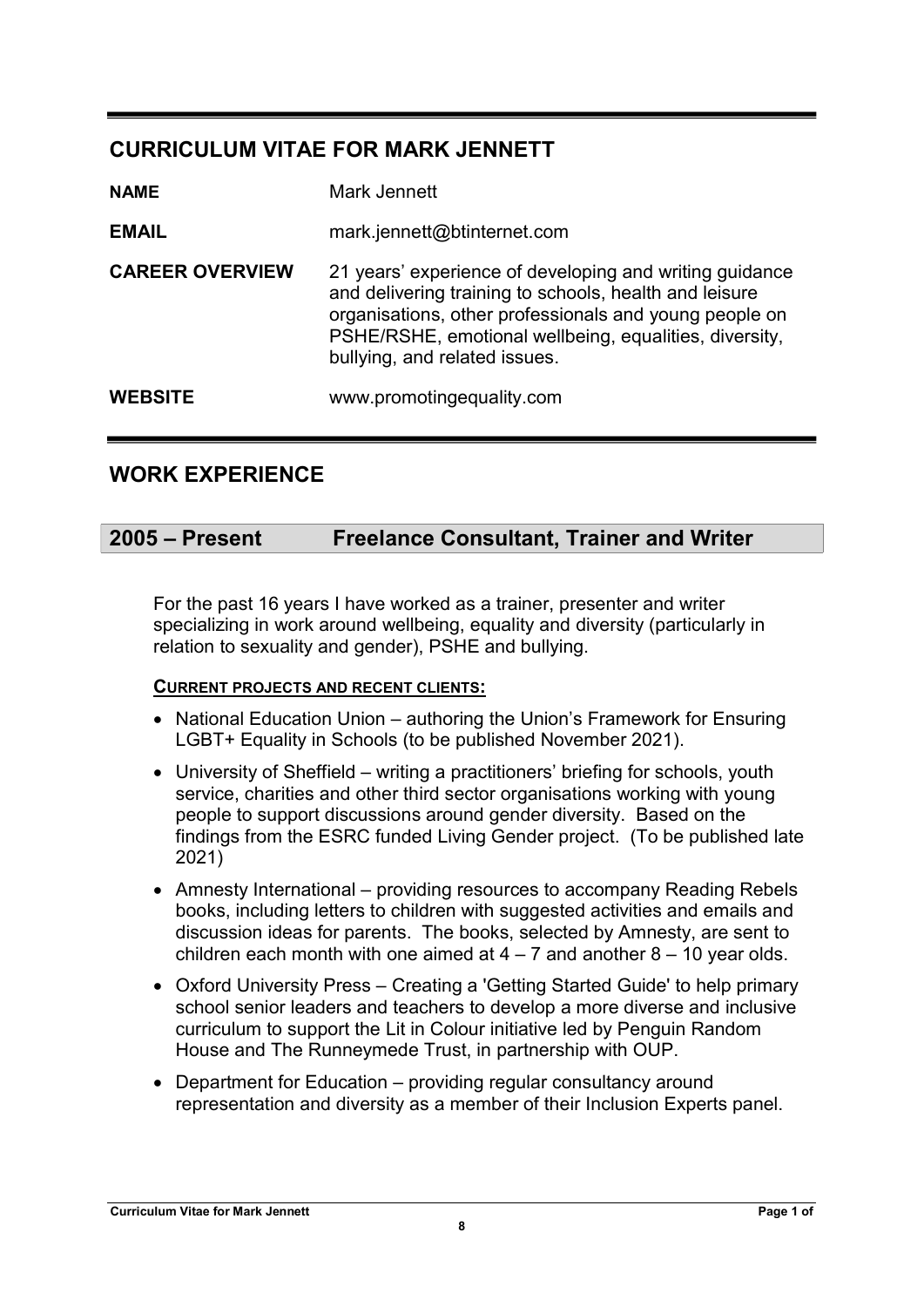- National Education Union writing Every Child, Every Family and The Full Story, resources for primary schools teachers to support, respectively, LGBT+ and disability inclusion through reading. (https://neu.org.uk/publications/every-child-every-family & (https://neu.org.uk/full-story).
- Other work for NEU includes Getting EVERYONE Reading for Pleasure, a resource that supports schools to use literature to combat social exclusion and raise educational standards (www.promotingequality.com/wpcontent/uploads/2020/02/reading-4-pleasure-10561.pdf). See below for more information.
- National Children's Bureau/Sex Education Forum Learn Equality, Live Equal. Delivering training and support to primary and secondary schools as part of DfE funded project to address homophobic, biphobic and transphobic bullying through inclusive Sex and Relationships Education including SEND provision.
- National Union of Teachers 'Breaking the Mould' project supporting primary schools to develop innovative approaches to challenging 'traditional' gender stereotypes in order to improve wellbeing and achievement. Including production of a range of resources for schools. (See https://neu.org.uk/breaking-mould).
- Optimus Education Lead Advisor for Wellbeing Award for Schools. Developed in partnership with NCB, this whole-school award focuses on ensuring effective practice and provision is in place that promotes the emotional wellbeing and mental health of both staff and pupils. I work with schools to help them achieve the Award as well as providing quality assurance and support for other Award Advisers. I also work as an Adviser on the Excellence in Pupil Development Award.
- Greenwich Leisure Limited devising and delivering Equalities and Diversity training programme for recruitment, leisure centre, library and playground managers and staff. Focus is on supporting customers, improving access and wellbeing.
- Other recent clients have included Education Durham (providing school workshops on gender and trans inclusion),The Northern Ireland Council for Integrated Education (workshops for Head Teachers on tackling homophobia and promoting LGB inclusivity), University of St Mark and St John (conferences and workshops for trainee teachers on inclusion, LGBT equalities and wellbeing of LGBT children and young people), Plymouth and Devon Racial Equality Council (student workshops), Wrexham and Conwy Borough Councils (keynotes and presentations for teaching staff and workshops for primary students), the Institute of Physics (working with project officers on improving gender balance of students studying physics), Chwarae Teg (workshops at Life Through a Gender Lens conference) Lloyds Bank (delivering online staff seminars on gender equality) and Winchester College.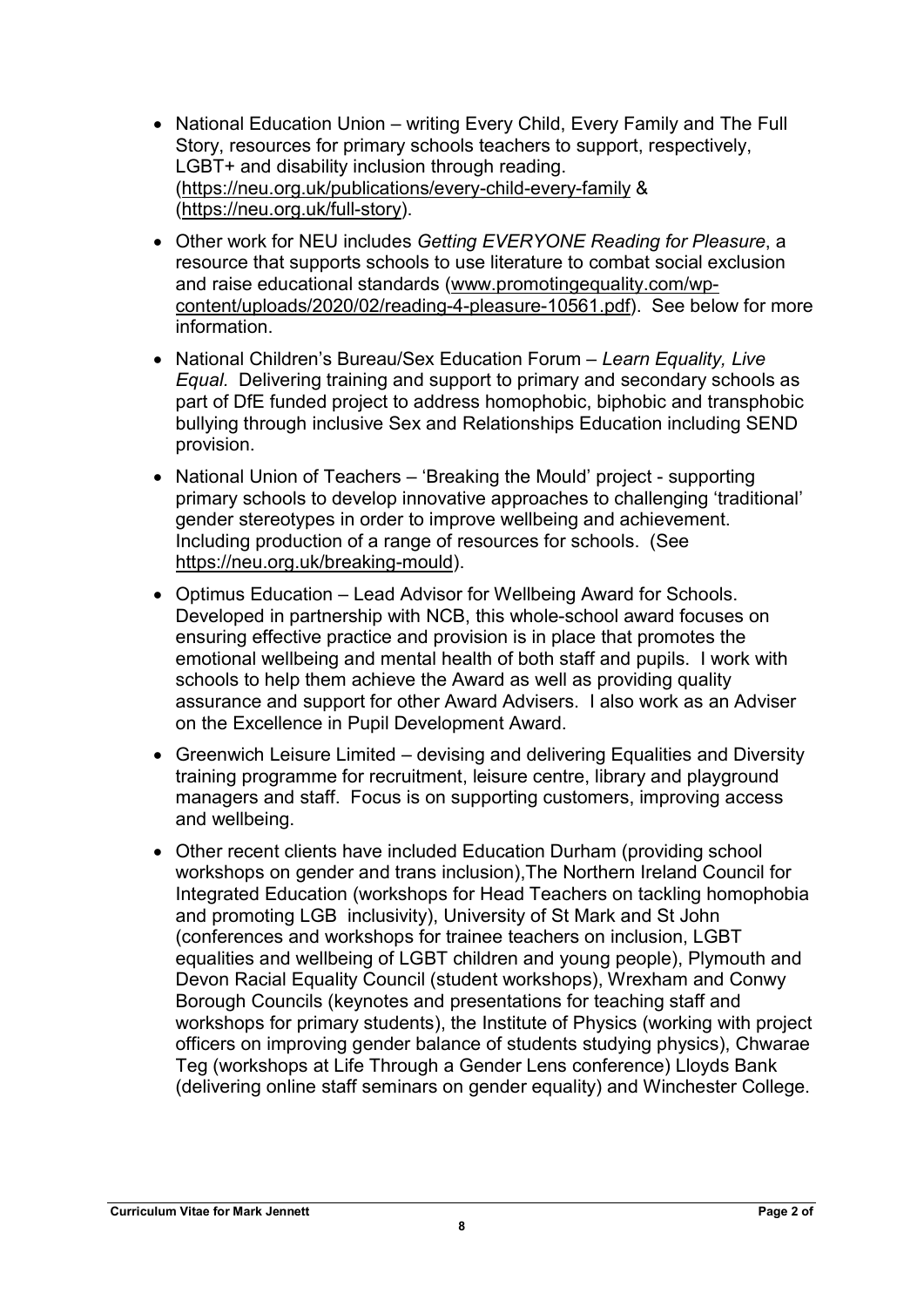## OTHER CLIENTS HAVE INCLUDED:

- London Borough of Kensington and Chelsea providing support to a number of schools to ensure they achieved Healthy Schools status. Local lead for National PSHE CPD Programme. Also organising and delivering INSET on Emotional Health and Wellbeing, assessment in PSHE, using drama techniques etc
- Terrence Higgins Trust developing a resource for teachers of Key Stage 4 students on approaches to discussing sexual orientation across the curriculum
- Hertfordshire County Council authoring anti-bullying guidance linked to existing guidance on wellbeing and equalities
- General Teaching Council providing support and training for a team of teachers employed as e-facilitators on an online discussion forum on challenging homophobia in schools
- University of Sunderland No Outsiders Project. Providing diversity training and other support to 15 primary schools engaged in developing approaches to promoting sexualities equalities. Also acting as media lead on the project and giving interviews to national and international press, radio and television. The project was funded by the ESRC
- Tacade providing training and support in primary and secondary schools throughout the UK around addressing homophobic bullying
- Specialist Leaders of Behaviour and Attendance devising and delivering training focused on developing empathy and positive learning behaviour in primary schools
- Greater London Authority/Stonewall acting as consultant advisor on content and supporting materials for 'Spell It Out' DVD giving guidance for teachers on addressing homophobia
- NASUWT and NUT providing ongoing training and speaking at a range of conferences and events linked to sexual orientation and gender equalities
- Womankind providing support and training to schools focusing on gender equality, improving wellbeing of female students and addressing violence against women
- Essex County Council providing training and support for Early Years staff around sexualities and gender equality
- London Borough of Tower Hamlets supporting schools to address homophobic bullying and to develop effective gender equality schemes
- City of London Academy supporting establishment of Academy-wide equalities group to oversee delivery of support to staff around addressing sexualities and gender equality
- London Borough of Croydon delivering training to senior staff, school Heads, governors etc in relation to the Public Sector Equality Duty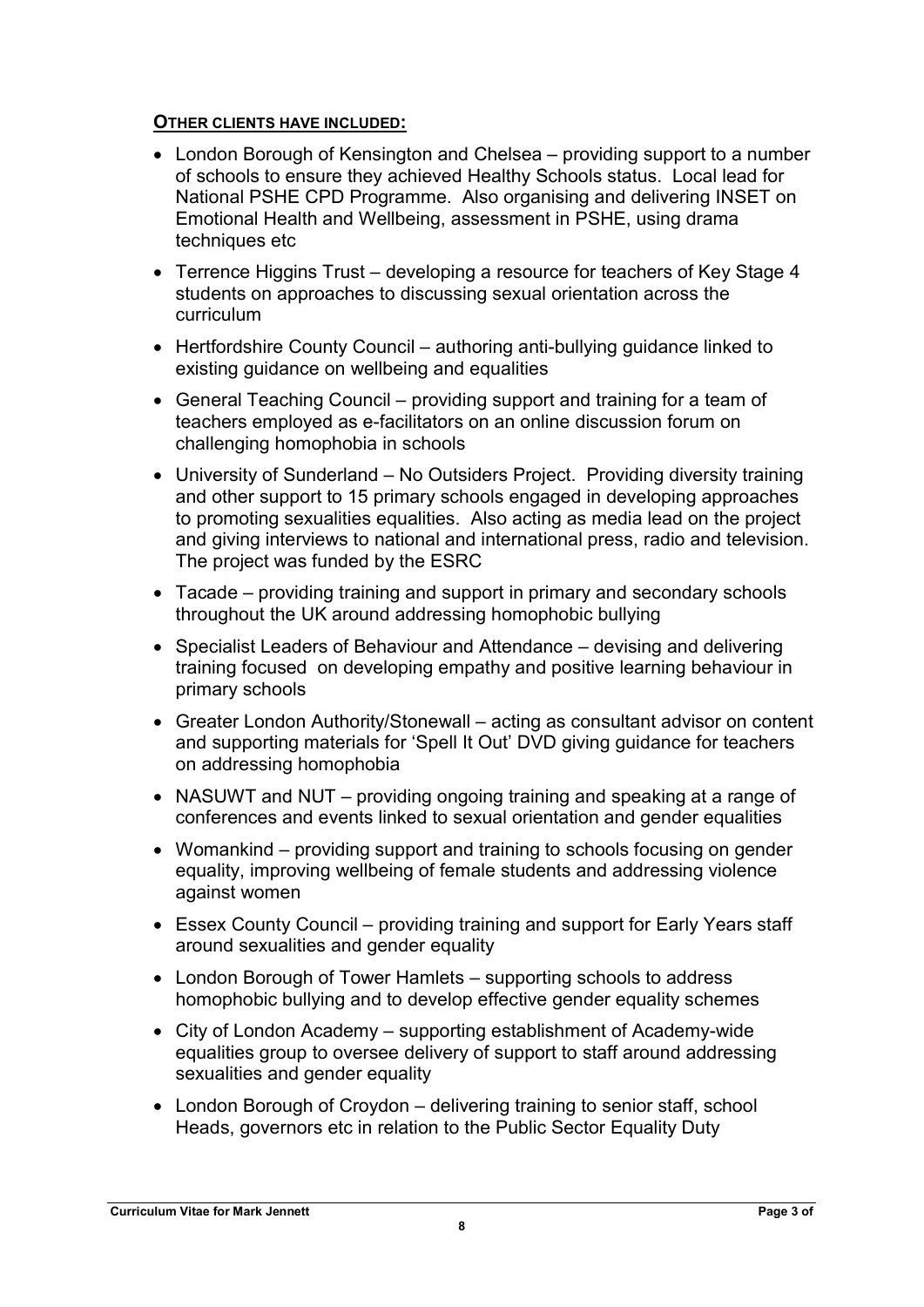- Schools leading workshops with children and young people on challenging homophobia and promoting gender equalities in primary and secondary settings
- A range of schools, local authorities and other organisations providing training for teachers, teaching assistants, governors and other school staff, nurses, educational psychologists, local government employees and others. Also keynote presentations, parents workshops and other support linked to the development of policy and practice around sexualities and gender equalities
- National College of School Leadership providing consultancy support related to sexualities, gender and other equalities issues
- Lecturing and leading seminars at the Institute of Education, London South Bank University, Marjon College (University of Southampton), College of North East London and others
- I am or have been a member of a number of advisory groups linked to work addressing homophobic bullying for several local authorities and for the QCA, Tacade and Stonewall; have advised the Liberal Democrats and contributed to the development of DCFS guidance on homophobic bullying. I have been a Board Member for Gendered Intelligence, an organisation that supports young Trans people and their families and delivers workshops in schools and youth settings around gender and gender identity. I am currently a trustee of the Centre for Studies on Inclusive Education and contributed to the development of their schools resource, Equality: Making It Happen.

# 2000 – 2005 National Adviser – National Healthy Schools

## **ORGANISATION**

National Healthy Schools Programme (NHSP) Department of Health/Department for Education and Skills

## **ROLE**

To contribute to the effective strategic planning and delivery of the NHSP, taking a lead role on key aspects of Programme implementation (in particular Sex and Relationships Education, wellbeing and bullying) including supporting local programmes and developing guidance, in particular in the field of addressing homophobia, advancing sexualities equality and promoting emotional wellbeing in schools.

## **KEY RESPONSIBILITIES**

- Negotiating with and influencing stakeholders at a national, regional and local level in order to promote the NHSP, ensure strategic alignment and joint delivery of policy outcomes
- Providing high quality training, advice and written guidance to local education and health partnerships, school staff and young people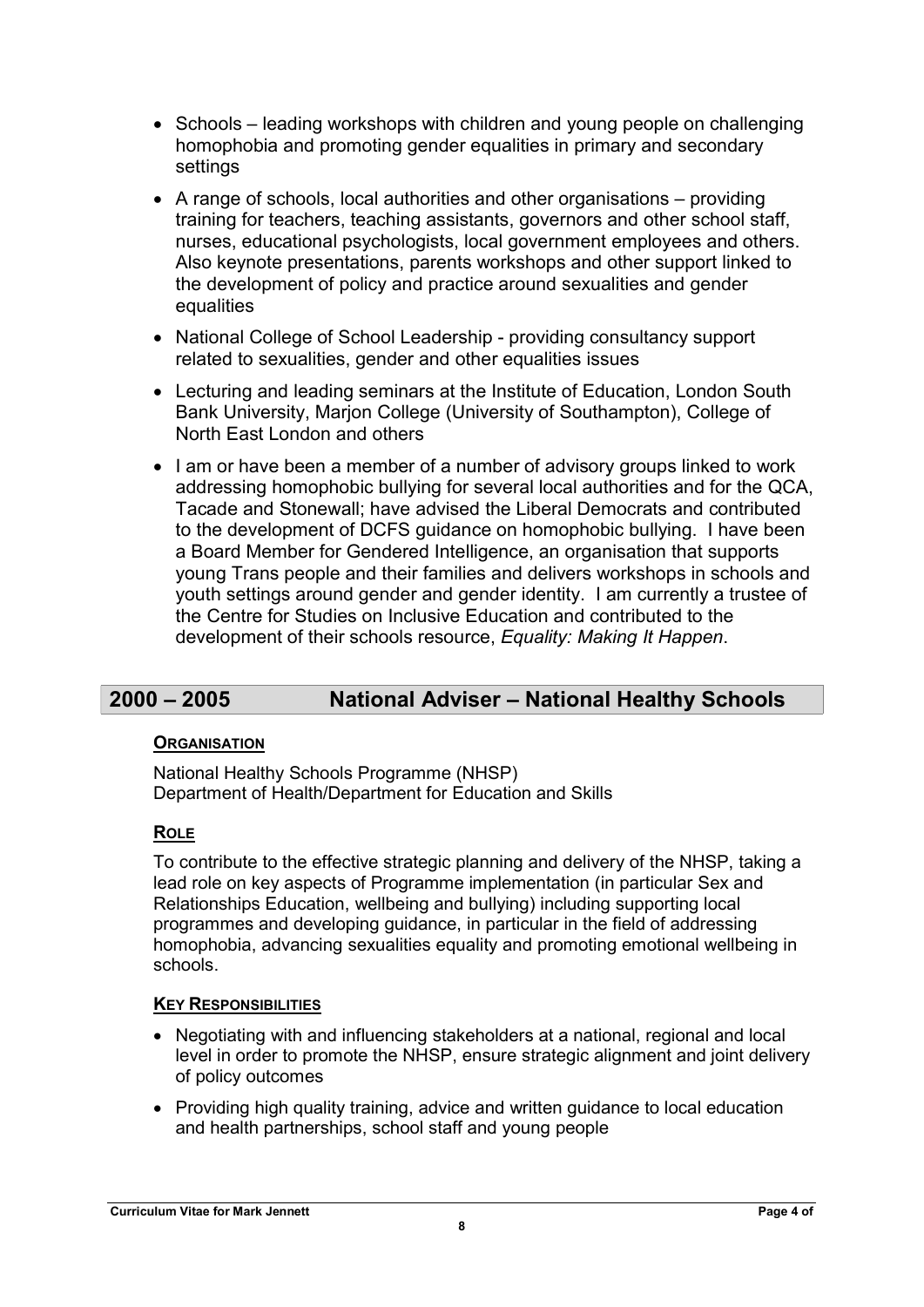Assessing the professional and organisational development needs of education and health partnerships and delivering an effective workforce development strategy

## KEY ACHIEVEMENTS

- Developed a guidance document (Stand up for us) on tackling homophobia as part of a wider strategy for improving wellbeing and promoting social inclusion in schools. The document was endorsed and badged by DfES and DH and launched by Ivan Lewis as part of the first anti-bullying week in November 2004. It was subsequently disseminated to schools via NHSP local education and health partnerships and has been promoted by Stonewall as a key element of their Education for All campaign
- Provided support to the work of two NHSP regions (London and East of England) contributing to successful achievement of school recruitment and retention targets and the development of effective accreditation and quality assurance procedures
- Delivered workshops, presentations and training on a range of issues including homophobia, pupil participation and wellbeing, bullying, monitoring and evaluation etc.
- Represented the NHSP on key national bodies including the Sex Education Forum, Anti-bullying Alliance, Drug Education Forum, Stonewall Education for All campaign and Children and Young People HIV Network
- Led on work to develop indicators for targeting and evaluating NHSP and worked alongside the research team evaluating the impact of the NHSP

# 1994 – 2000 Training & Administration Manager

## **ORGANISATION**

Caught in the Act Ltd The Brix Brixton Hill London SW2 1JF

Caught In The Act is a Theatre In Health Education company which works with both adults and children in a variety of educational and employment settings as well as youth clubs, remand centres and prisons.

## KEY RESPONSIBILITIES

- Devising and delivering a varied adult training programme for teachers and other education and health professionals to complement and support the company's work with young people. Issues addressed included attitudes to HIV infection and sexuality in both adults and young people, prejudice, bereavement, drug misuse and bullying.
- Developing and facilitating drama-based training sessions on harassment in the workplace, cultural competence, racism and managing challenging behaviour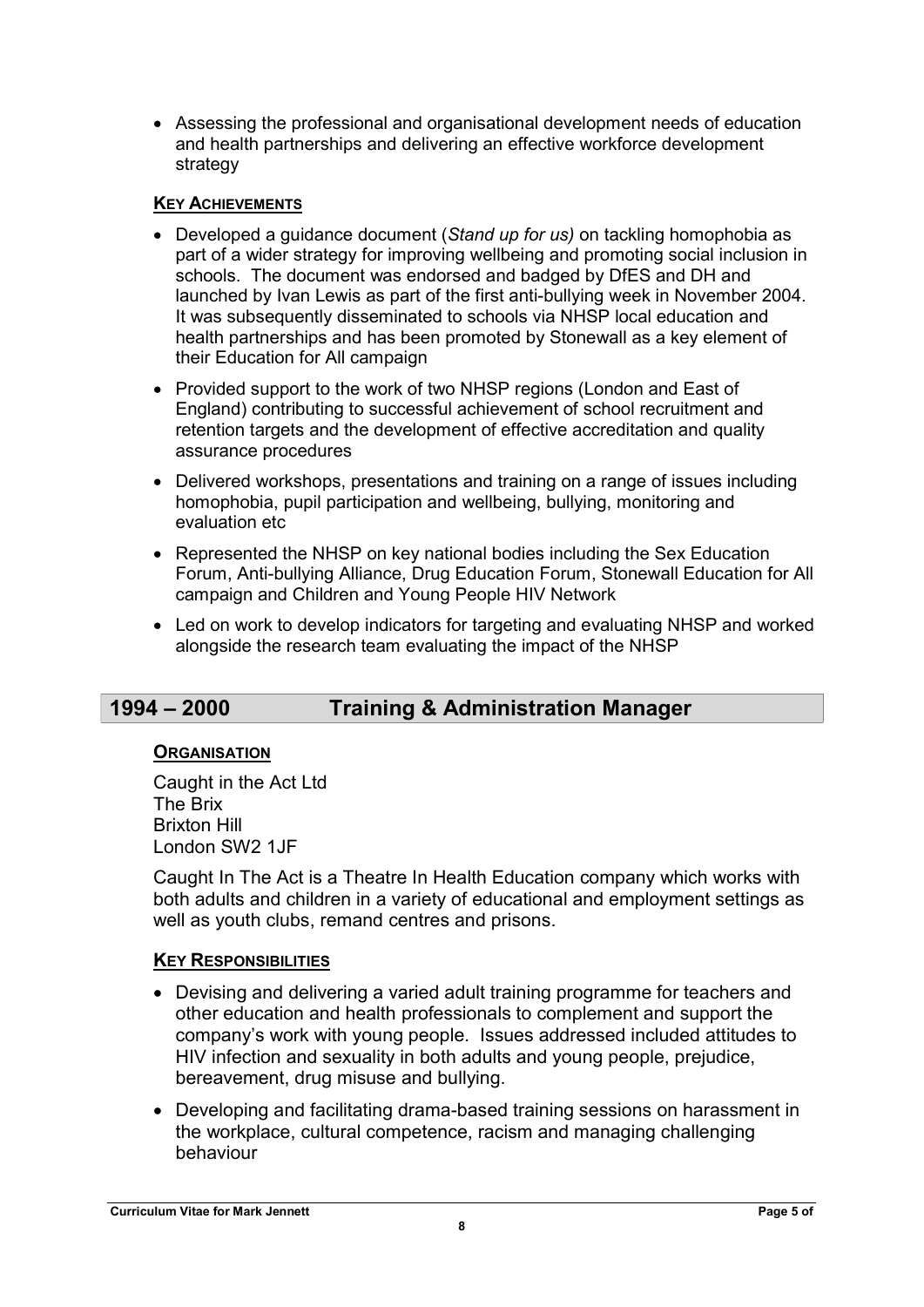- Devising and leading drama based workshops for young people, including those with special educational needs on SRE, Drugs Education and bullying
- Clients included the Department of Health, many London Boroughs and LEAs throughout England, the National HIV Trainers' Conference and the Royal College of Nursing
- Writing dramatic material, presented by actors, for inclusion in the sessions

# 1992 – 1995 Administrator

#### **ORGANISATION**

Chisenhale Gallery 64 - 84 Chisenhale Road London E3 5QZ

Chisenhale Gallery is one of London's leading contemporary art galleries and winner of the 1992 Prudential Arts Award.

#### **KEY RESPONSIBILITIES**

Liaison with and servicing of Board of Trustees and minuting of Board meetings; grant applications; Completing annual budgeting and cashflow forecasts; monthly management accounts/reports; the allocation of studio space (including educational facility); negotiation of gallery hire fees; management and supervision of gallery manager and volunteers.

# 1987 – 1992 Theatrical Agent

## **ORGANISATION**

Vernon Conway Ltd Theatrical and Literary Agency 5 Spring Street London W2 3RA

## **KEY RESPONSIBILITIES**

Promotion of actors and writers; negotiation of contracts and liaison with theatrical, television, film and radio managements; collection and processing of artists' fees; administration of VAT, PAYE and NI records and all company and client ledgers; interviewing of prospective clients; dealing with press, public relations and casting organisations.

## 1983 – 1986

Employed in a variety of roles in several London theatres including box office manager, front of house manager and dresser.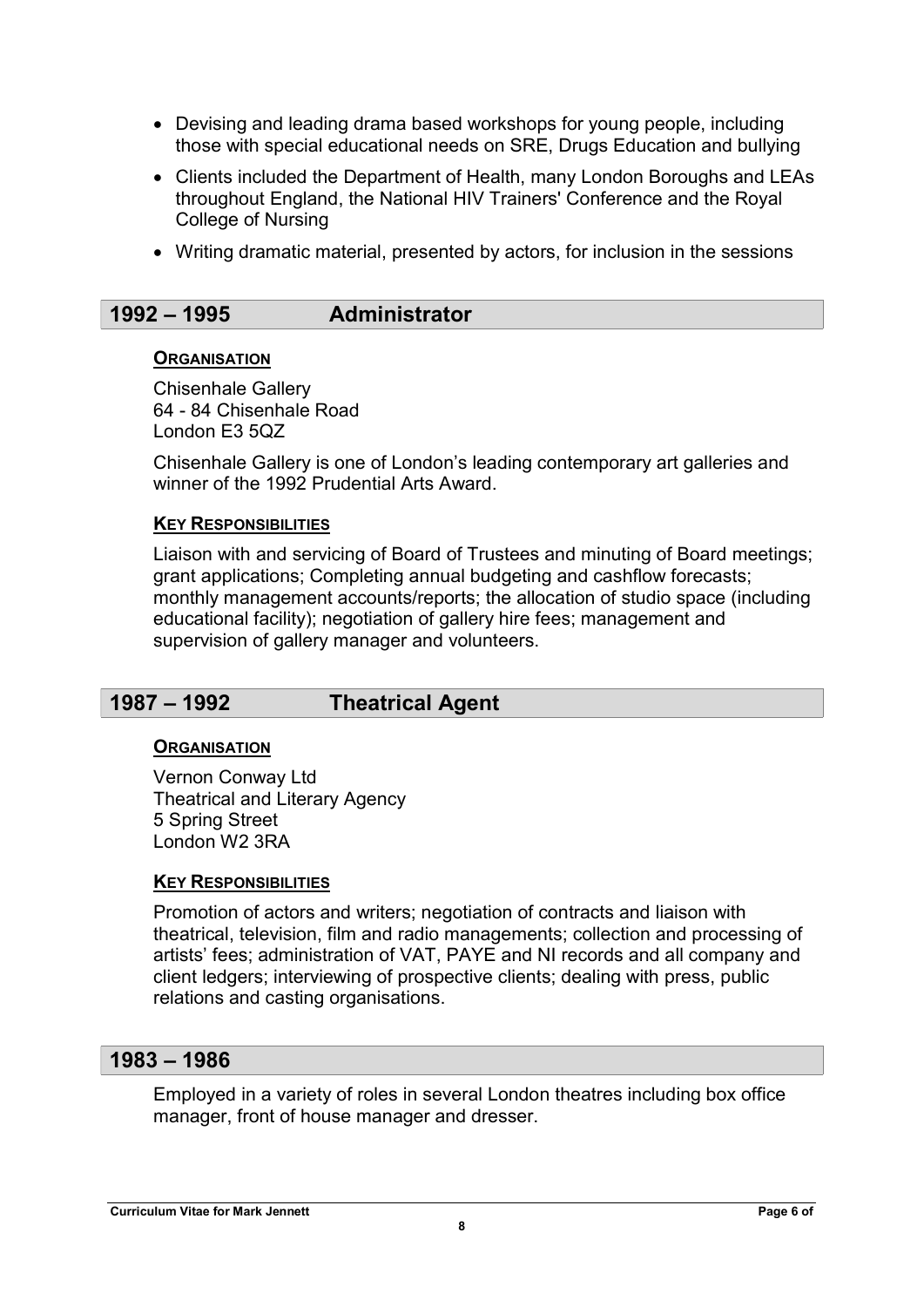# EDUCATION

# 1980 – 1983

#### **INSTITUTION**

London University Froebel Institute College

## **QUALIFICATION**

BSc (Joint Honours) - Psychology/Social Biology

# WRITING

- The Full Story, written for the National Education Union, a resource for primary schools teachers to support disability inclusion through the use of picture and story books. Published autumn 2020.
- Every Child, Every Family, written for the National Education Union, a resource for primary schools teachers to support LGBT inclusion through the use of picture and story books. Published autumn 2019.
- Stereotypes Stop You Doing Stuff, Boys' Things and Girls' Things? and It's Child's Play and other resources for NUT Breaking The Mould project.
- Getting EVERYONE Reading for Pleasure an NUT resource that supports schools to use literature to combat social exclusion and raise educational standards.
- Other pieces include one for the British Educational Research Association blog (https://berarespectingchildren.wordpress.com/2014/09/22/will-statutorypshe-make-schools-more-lgbtq-friendly/), an article for the journal Race Equality Teaching: 'Pink is for girls and jobs are for boys – challenging gender stereotypes to advance equality' (Race Equality Teaching, 32 (2) Spring 2014); 'Breaking The Mould – Children's books that challenge gender stereotypes (Write4Children, Vol IV, Issue II, June 2013) and two articles for The Teacher (NUT).
- Contributed to Undoing Homophobia in Primary Schools (Trentham, 2010), a handbook for practitioners focusing on the work developed by the No Outsiders Project
- Edited Out In School Terrence Higgins Trust cross-curricular resource for secondary schools
- Principle author and editor of Stand up for us (2004), a NHSP resource for schools on tackling homophobia (see above)